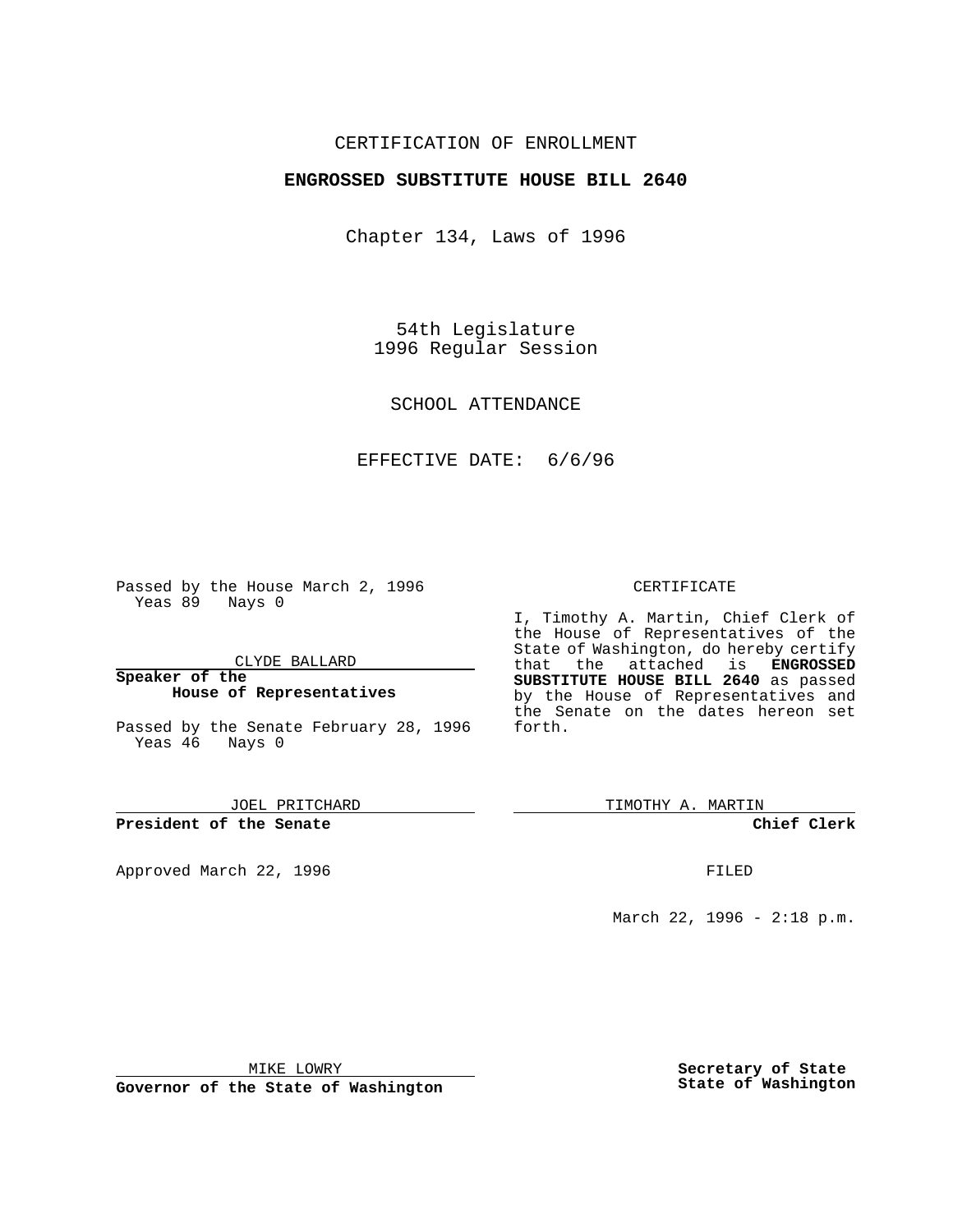# **ENGROSSED SUBSTITUTE HOUSE BILL 2640** \_\_\_\_\_\_\_\_\_\_\_\_\_\_\_\_\_\_\_\_\_\_\_\_\_\_\_\_\_\_\_\_\_\_\_\_\_\_\_\_\_\_\_\_\_\_\_

\_\_\_\_\_\_\_\_\_\_\_\_\_\_\_\_\_\_\_\_\_\_\_\_\_\_\_\_\_\_\_\_\_\_\_\_\_\_\_\_\_\_\_\_\_\_\_

### AS AMENDED BY THE SENATE

Passed Legislature - 1996 Regular Session

#### **State of Washington 54th Legislature 1996 Regular Session**

**By** House Committee on Education (originally sponsored by Representatives Clements, Brumsickle, Radcliff, Poulsen, Hatfield, Linville, Dickerson, Basich and Cole)

Read first time 02/02/96.

 AN ACT Relating to school attendance; amending RCW 28A.225.010, 28A.225.020, 28A.225.030, 28A.225.035, 28A.225.151, 28A.225.090, 4.08.050, and 28A.225.025; adding a new section to chapter 2.56 RCW; adding a new section to chapter 28A.225 RCW; creating a new section; prescribing penalties; and providing an expiration date.

6 BE IT ENACTED BY THE LEGISLATURE OF THE STATE OF WASHINGTON:

7 **Sec. 1.** RCW 28A.225.010 and 1990 c 33 s 219 are each amended to 8 read as follows:

 (1) All parents in this state of any child eight years of age and under eighteen years of age shall cause such child to attend the public school of the district in which the child resides and such child shall have the responsibility to and therefore shall attend for the full time when such school may be in session unless:

14 (a) The child is attending an approved private school for the same 15 time or is enrolled in an extension program as provided in RCW 16 28A.195.010(4);

17 (b) The child is receiving home-based instruction as provided in 18 subsection (4) of this section;  $((\sigma \cdot r))$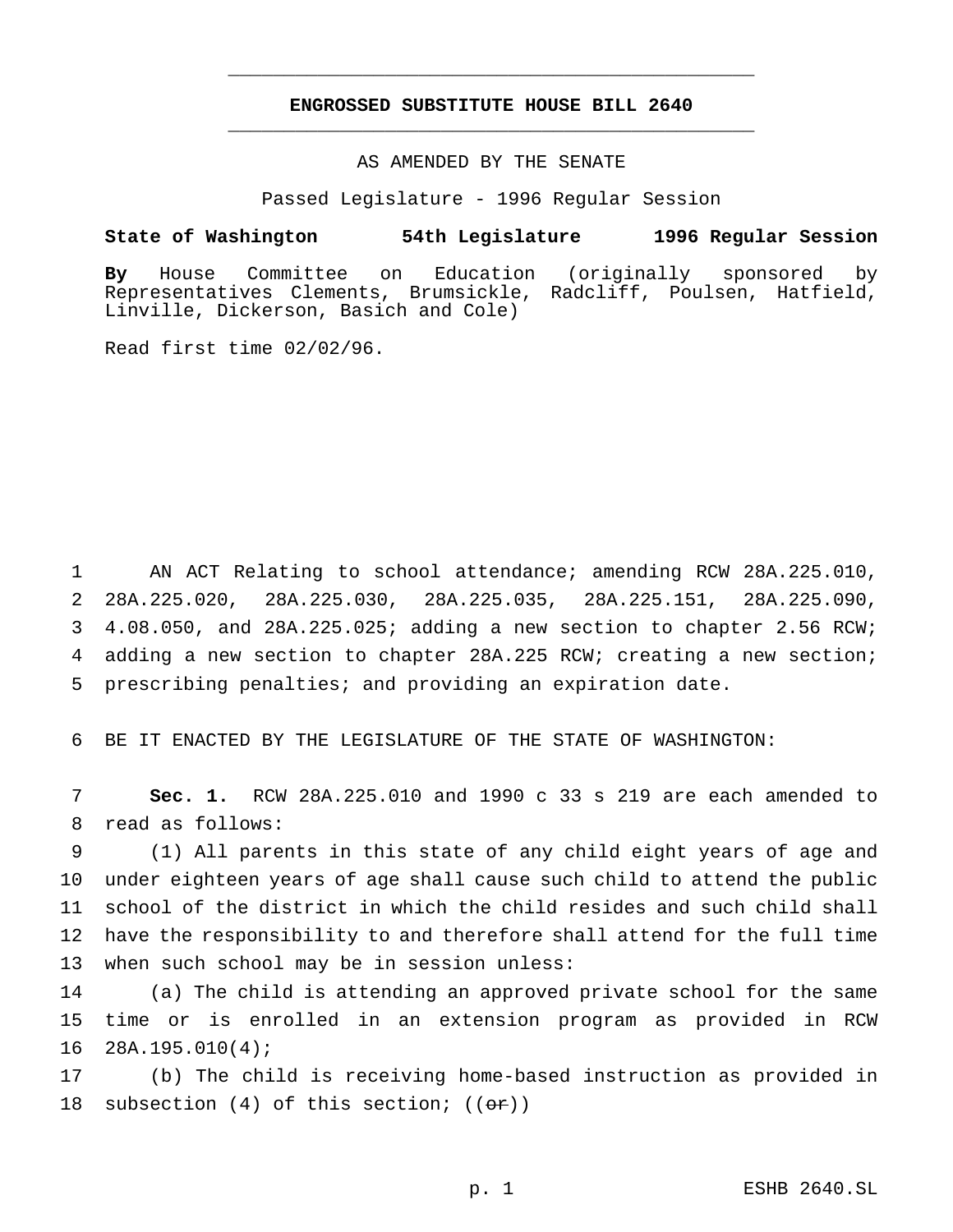(c) The child is attending an education center as provided in chapter 28A.205 RCW;

 (d) The school district superintendent of the district in which the child resides shall have excused such child from attendance because the child is physically or mentally unable to attend school, is attending a residential school operated by the department of social and health services, or has been temporarily excused upon the request of his or her parents for purposes agreed upon by the school authorities and the parent: PROVIDED, That such excused absences shall not be permitted if deemed to cause a serious adverse effect upon the student's educational progress: PROVIDED FURTHER, That students excused for such temporary absences may be claimed as full time equivalent students to the extent they would otherwise have been so claimed for the purposes of RCW 28A.150.250 and 28A.150.260 and shall not affect school district 15 compliance with the provisions of RCW 28A.150.220; or

 $((\{d\}))(e)$  The child is  $((f\text{ifiteen}))$  sixteen years of age or older and:

18 (i) ((The school district superintendent determines that such child 19 has already attained a reasonable proficiency in the branches required 20 by law to be taught in the first nine grades of the public schools of this state;

 $(\pm i)$ ) The child is regularly and lawfully ((engaged in a useful or 23 remunerative occupation)) employed and either the parent agrees that the child should not be required to attend school or the child is emancipated in accordance with chapter 13.64 RCW;

26 ( $(\{\text{iii}\})$ ) (ii) The child has already met graduation requirements in accordance with state board of education rules and regulations; or

 $((\overleftrightarrow{iv}))$  (iii) The child has received a certificate of educational competence under rules and regulations established by the state board of education under RCW 28A.305.190.

 (2) A parent for the purpose of this chapter means a parent, guardian, or person having legal custody of a child.

 (3) An approved private school for the purposes of this chapter and chapter 28A.200 RCW shall be one approved under regulations established by the state board of education pursuant to RCW 28A.305.130.

 (4) For the purposes of this chapter and chapter 28A.200 RCW, instruction shall be home-based if it consists of planned and supervised instructional and related educational activities, including a curriculum and instruction in the basic skills of occupational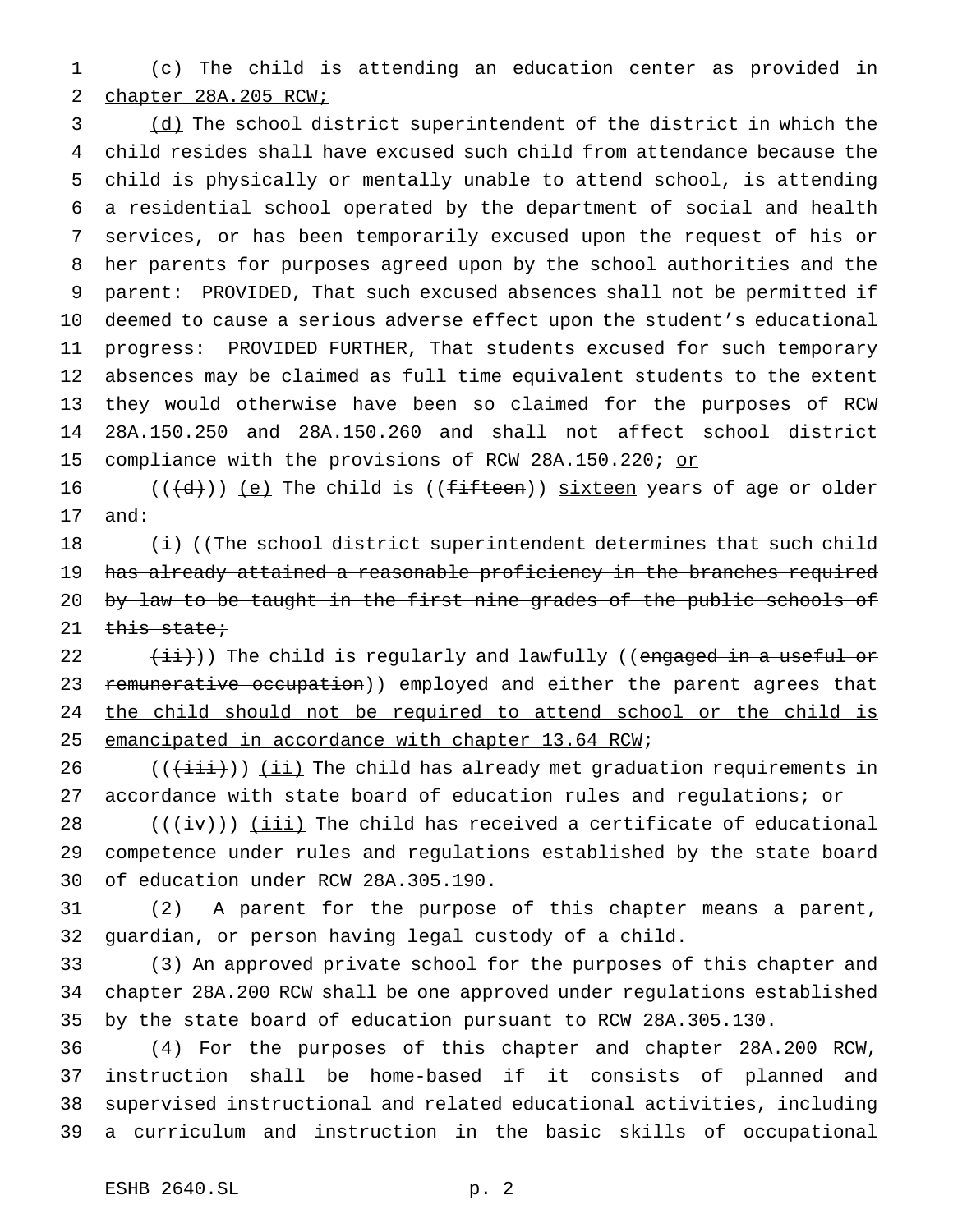education, science, mathematics, language, social studies, history, health, reading, writing, spelling, and the development of an appreciation of art and music, provided for a number of hours equivalent to the total annual program hours per grade level established for approved private schools under RCW 28A.195.010 and 28A.195.040 and if such activities are:

 (a) Provided by a parent who is instructing his or her child only and are supervised by a certificated person. A certificated person for purposes of this chapter and chapter 28A.200 RCW shall be a person certified under chapter 28A.410 RCW. For purposes of this section, "supervised by a certificated person" means: The planning by the certificated person and the parent of objectives consistent with this 13 subsection; a minimum each month of an average of one contact hour per week with the child being supervised by the certificated person; and evaluation of such child's progress by the certificated person. The number of children supervised by the certificated person shall not exceed thirty for purposes of this subsection; or

 (b) Provided by a parent who is instructing his or her child only and who has either earned forty-five college level quarter credit hours or its equivalent in semester hours or has completed a course in home- based instruction at a postsecondary institution or a vocational-technical institute; or

 (c) Provided by a parent who is deemed sufficiently qualified to provide home-based instruction by the superintendent of the local school district in which the child resides.

 (5) The legislature recognizes that home-based instruction is less structured and more experiential than the instruction normally provided in a classroom setting. Therefore, the provisions of subsection (4) of this section relating to the nature and quantity of instructional and related educational activities shall be liberally construed.

 **Sec. 2.** RCW 28A.225.020 and 1995 c 312 s 67 are each amended to read as follows:

33 (1) If a child required to attend school under ((the laws of the state of Washington)) RCW 28A.225.010 fails to attend school without 35 valid justification, the ((child's)) public school in which the child is enrolled shall:

37  $((+1))$   $(a)$  Inform the child's custodial parent, parents, or guardian by a notice in writing or by telephone whenever the child has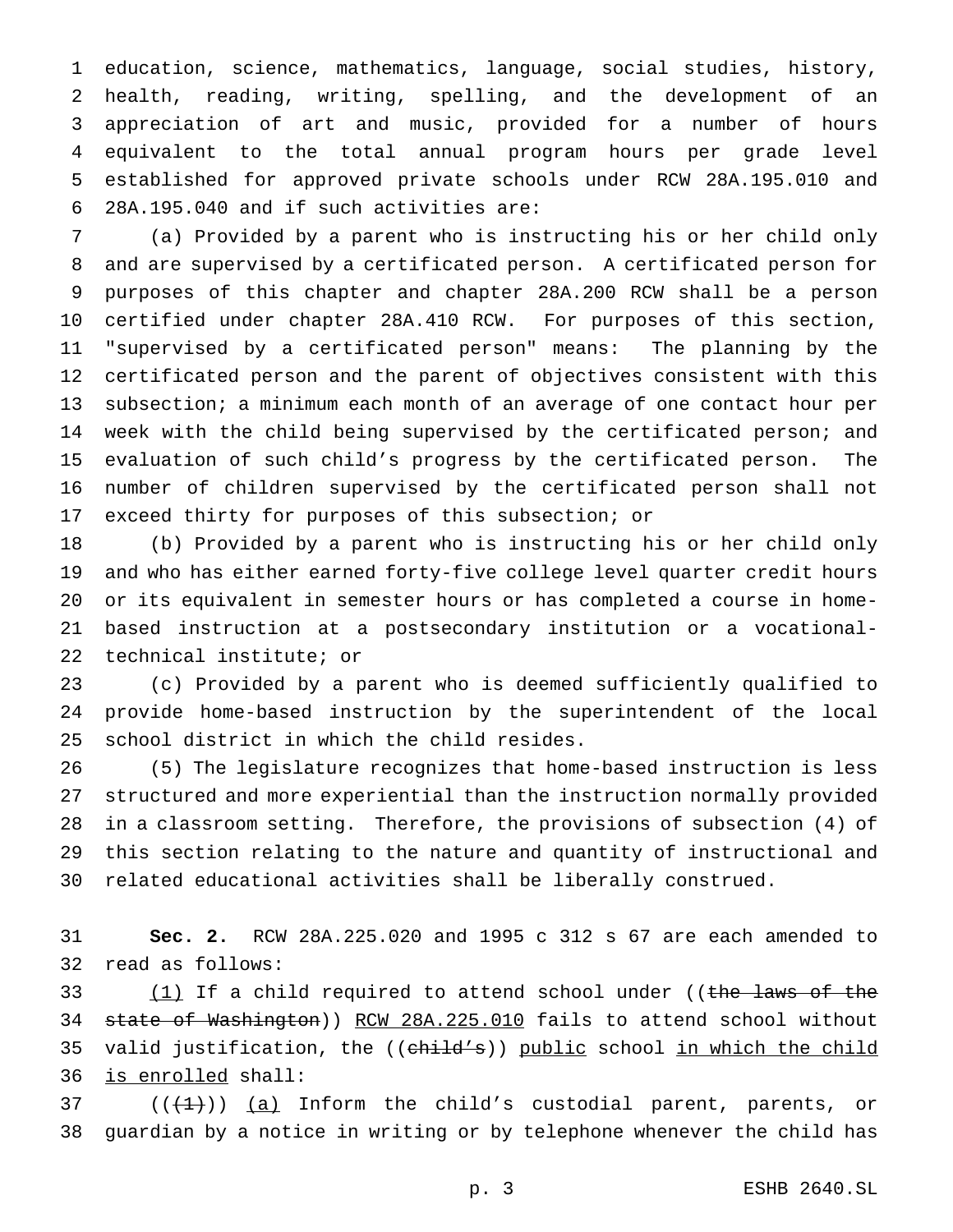failed to attend school after one unexcused absence within any month 2 during the current school year. School officials shall inform the 3 parent of the potential consequences of additional unexcused absences;

 (( $(2)$ )) (b) Schedule a conference or conferences with the custodial 5 parent, parents, or quardian and child at a time ((and place)) reasonably convenient for all persons included for the purpose of analyzing the causes of the child's absences after two unexcused absences within any month during the current school year. If a regularly scheduled parent-teacher conference day is to take place within thirty days of the second unexcused absence, then the school district may schedule this conference on that day; and

12  $((+3))$   $(c)$  Take steps to eliminate or reduce the child's absences. These steps shall include, where appropriate, adjusting the child's school program or school or course assignment, providing more individualized or remedial instruction, providing appropriate 16 vocational courses or work experience, ((or refer)) referring the child 17 to a community truancy board, requiring the child to attend an 18 alternative school or program, or assisting the parent or child to obtain supplementary services that might eliminate or ameliorate the 20 cause or causes for the absence from school. If the child's parent 21 does not attend the scheduled conference, the conference may be 22 conducted with the student and school official. However, the parent shall be notified of the steps to be taken to eliminate or reduce the child's absence.

 (2) For purposes of this chapter, an "unexcused absence" means that a child:

 (a) Has failed to attend the majority of hours or periods in an average school day or has failed to comply with a more restrictive 29 school district policy; and

 (b) Has failed to meet the school district's policy for excused absences.

 **Sec. 3.** RCW 28A.225.030 and 1995 c 312 s 68 are each amended to read as follows:

 (1) If a child is required to attend school under RCW 28A.225.010 35 and if the actions taken by a school district under RCW 28A.225.020 are not successful in substantially reducing an enrolled student's absences 37 from public school, ((upon the fifth)) not later than the seventh unexcused absence by a child within any month during the current school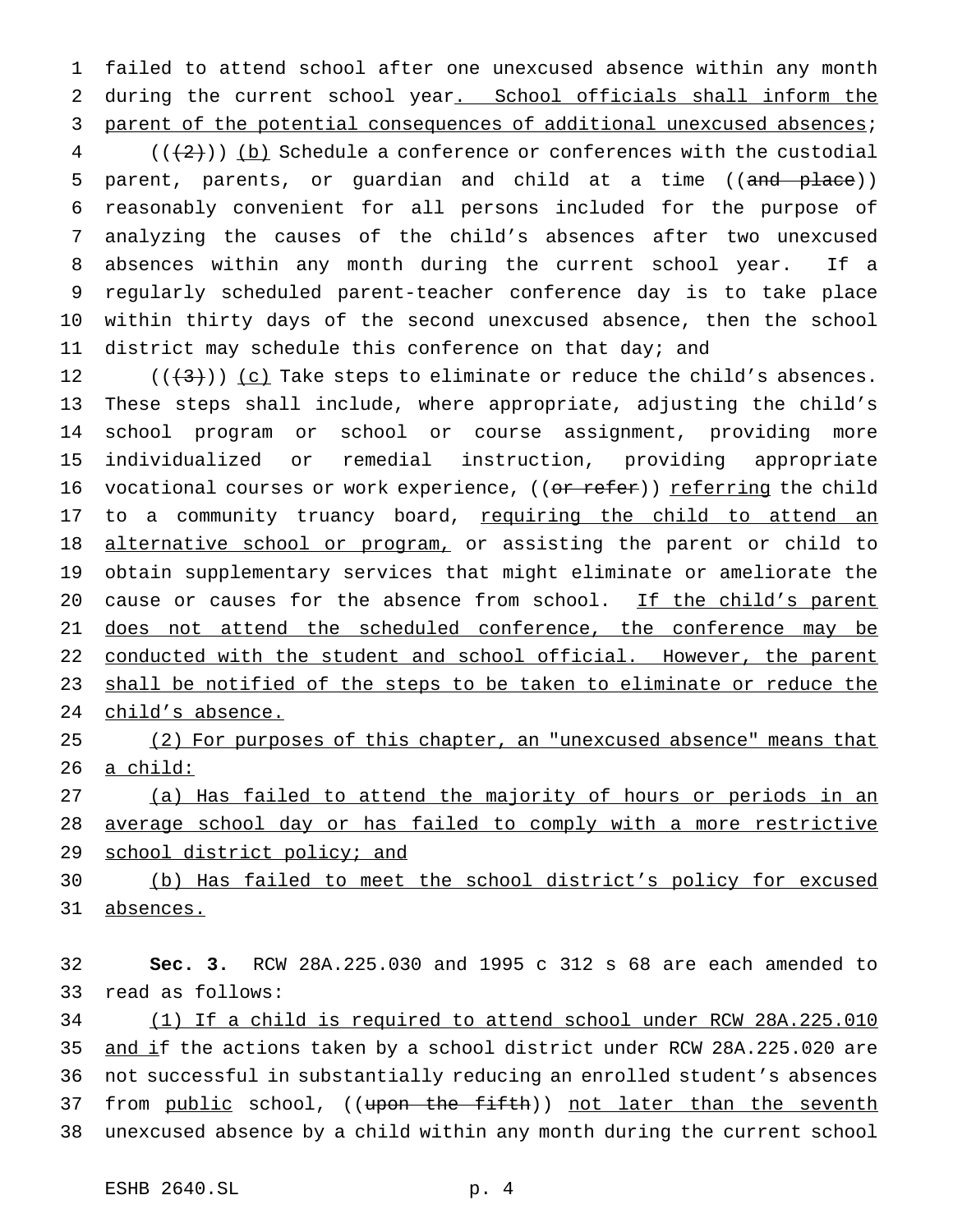1 year or ((upon)) not later than the tenth unexcused absence during the 2 current school year the school district shall file a petition and 3 supporting affidavit for a civil action with the juvenile court 4 alleging a violation of RCW 28A.225.010:  $((+1))$  (a) By the parent; 5 ( $(\frac{2}{2})$ ) (b) by the child; or ( $(\frac{3}{2})$ ) (c) by the parent and the child. 6 Except as provided in this subsection, no additional documents need be 7 filed with the petition.

8 (2) The district shall not later than the fifth unexcused absence 9 in a month:

10 (a) Enter into an agreement with a student and parent that 11 establishes school attendance requirements;

12 (b) Refer a student to a community truancy board as defined in RCW 13 28A.225.025. The community truancy board shall enter into an agreement 14 with the student and parent that establishes school attendance 15 requirements and take other appropriate actions to reduce the child's 16 absences; or

17 (c) File a petition under subsection (1) of this section.

18 (3) The petition may be filed by a school district employee who is 19 not an attorney.

 $(4)$  If the school district fails to file a petition under this section, the parent of a child with five or more unexcused absences in any month during the current school year or upon the tenth unexcused absence during the current school year may file a petition with the juvenile court alleging a violation of RCW 28A.225.010.

25 **Sec. 4.** RCW 28A.225.035 and 1995 c 312 s 69 are each amended to 26 read as follows:

27 (1) A petition for a civil action under RCW 28A.225.030 shall 28 consist of a written notification to the court alleging that:

29 (a) The child has  $($  (five or more)) unexcused absences  $($  (within any 30 month)) during the current school year ((or ten or more unexcused 31 absences in the current school year));

32 (b) Actions taken by the school district have not been successful 33 in substantially reducing the child's absences from school; and

 (c) Court intervention and supervision are necessary to assist the school district or parent to reduce the child's absences from school. (2) The petition shall set forth the name, age, school, and residence of the child and the names and residence of the child's 38 parents.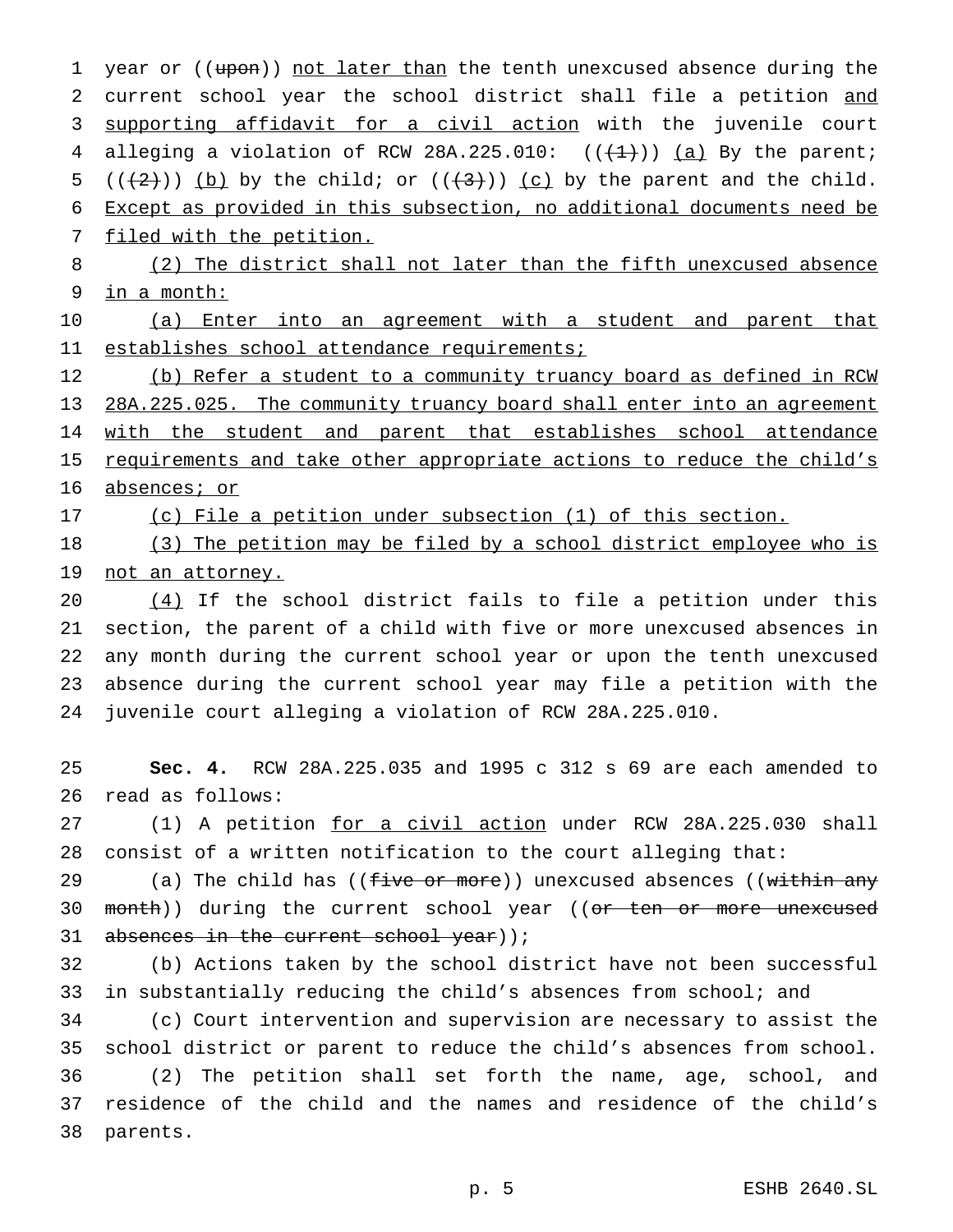1 (3) The petition shall set forth facts that support the allegations 2 in this section and shall generally request relief available under this 3 chapter.

4 (4) When a petition is filed under RCW 28A.225.030, the juvenile 5 court ( $(may \div)$ 

 $6$   $(\frac{a}{a})$ ) shall schedule a ((fact-finding)) hearing at which the court 7 shall consider the petition( $(i+1)$ ). However, a hearing shall not be 8 required if other actions by the court would substantially reduce the 9 child's unexcused absences.

10 (((b)) When a hearing is held, the court shall:

11 (a) Separately notify the child, the parent of the child, and the 12 school district of the ((fact-finding)) hearing;

13  $((e))$  (b) Notify the parent and the child of their rights to 14 present evidence at the ((fact-finding)) hearing; and

15  $((\{d\})\)$  (c) Notify the parent and the child of the options and 16 rights available under chapter 13.32A RCW.

17 (5) The court may require the attendance of both the child and the 18 parents at any hearing on a petition filed under RCW 28A.225.030.

19 (6) The court may permit the first hearing to be held without 20 requiring that either party be represented by legal counsel, and to be 21 held without a guardian ad litem for the child under RCW 4.08.050. At 22 the request of the school district, the court may permit a school 23 district representative who is not an attorney to represent the school 24 district at any future hearings.

25 (7) The court shall grant the petition and enter an order assuming jurisdiction to intervene for the remainder of the school year, if the allegations in the petition are established by a preponderance of the evidence.

29 ( $(\overline{+7})$ ) (8) If the court assumes jurisdiction, the school district 30 shall regularly report to the court any additional unexcused absences 31 by the child.

32 (9) Community truancy boards and the courts shall coordinate, to 33 the extent possible, proceedings and actions pertaining to children who 34 are subject to truancy petitions and at-risk youth petitions in RCW 35 13.32A.191 or child in need of services petitions in RCW 13.32A.140.

36 **Sec. 5.** RCW 28A.225.151 and 1995 c 312 s 72 are each amended to 37 read as follows: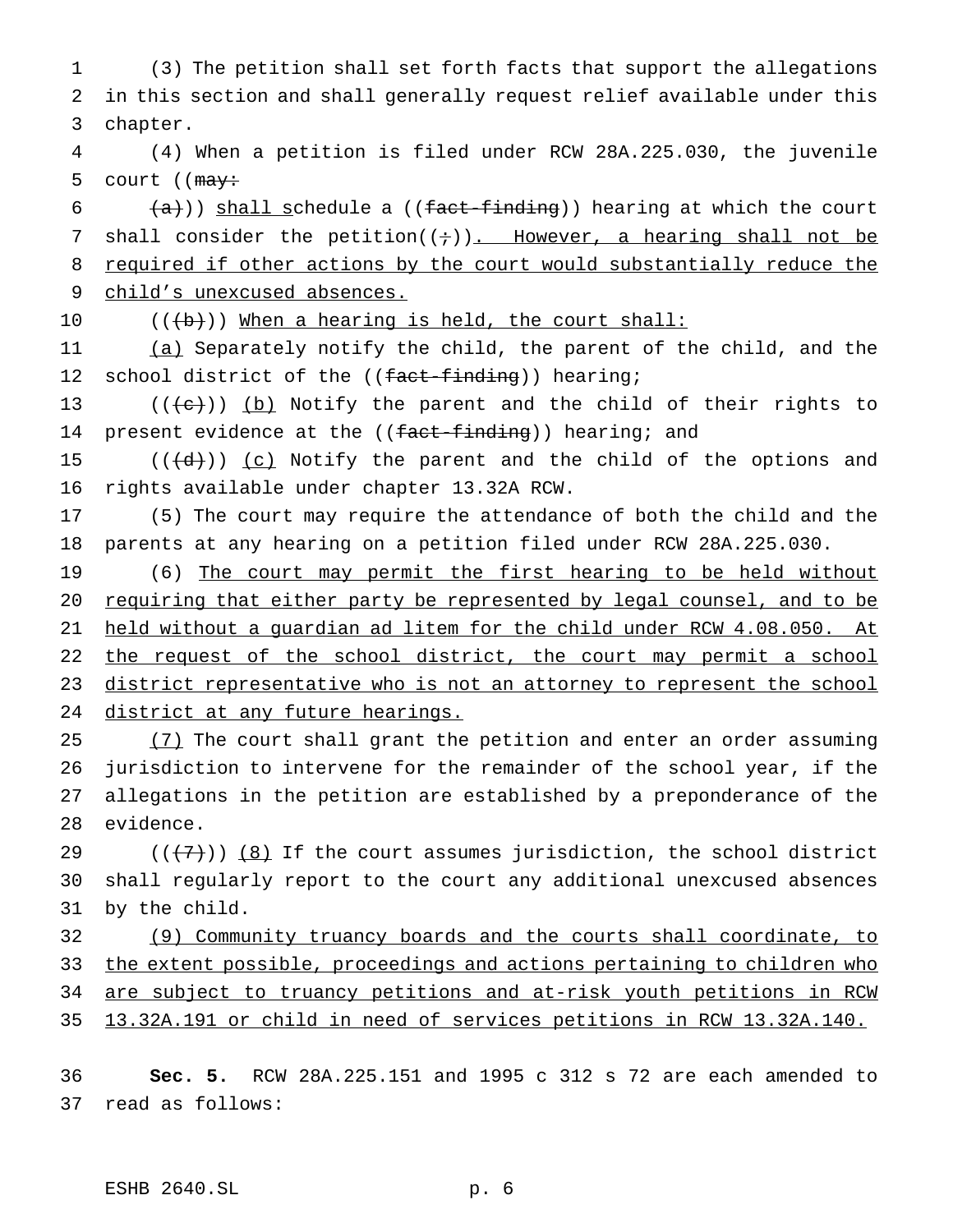(1) As required under subsection (2) of this section, each school 2 shall document the actions taken under RCW ((28A.225.020 and)) 3 28A.225.030 and report this information ((at the end of each grading 4 period)) to the school district superintendent who shall compile the data for all the schools in the district and prepare an annual school district report for each school year and submit the report to the superintendent of public instruction. The reports shall be made upon forms furnished by the superintendent of public instruction and shall be transmitted as determined by the superintendent of public instruction.

11 (2) The reports under subsection (1) of this section shall include: 12 (a) The number of enrolled students and the number of ((excused 13 and)) unexcused absences;

14 (b) Documentation of the steps taken by the school district under 15 each subsection of RCW 28A.225.020 at the request of the superintendent 16 of public instruction. Each year, by May 1st, the superintendent of 17 public instruction shall select ten school districts to submit the 18 report at the end of the following school year. The ten districts 19 shall represent different areas of the state and be of varied sizes. 20 In addition, the superintendent of public instruction shall require any 21 district that fails to keep appropriate records to submit a full report 22 to the superintendent of public instruction under this subsection. All 23 school districts shall document steps taken under RCW 28A.225.020 in 24 each student's record, and make those records available upon request 25 consistent with the laws governing student records;

26 (c) The number of enrolled students with ten or more unexcused 27 absences in a school year or five or more unexcused absences in a month 28 during a school year;

29 (d) ((Documentation of success by the school district in 30 substantially reducing enrolled student absences for students with five 31 or more absences in any month or ten or more unexcused absences in any 32 school year)) A description of any programs or schools developed to 33 serve students who have had five or more unexcused absences in a month 34 or ten in a year including information about the number of students in 35 the program or school and the number of unexcused absences of students 36 during and after participation in the program. The school district 37 shall also describe any placements in an approved private nonsectarian 38 school or program or certified program under a court order under RCW 39 28A.225.090; and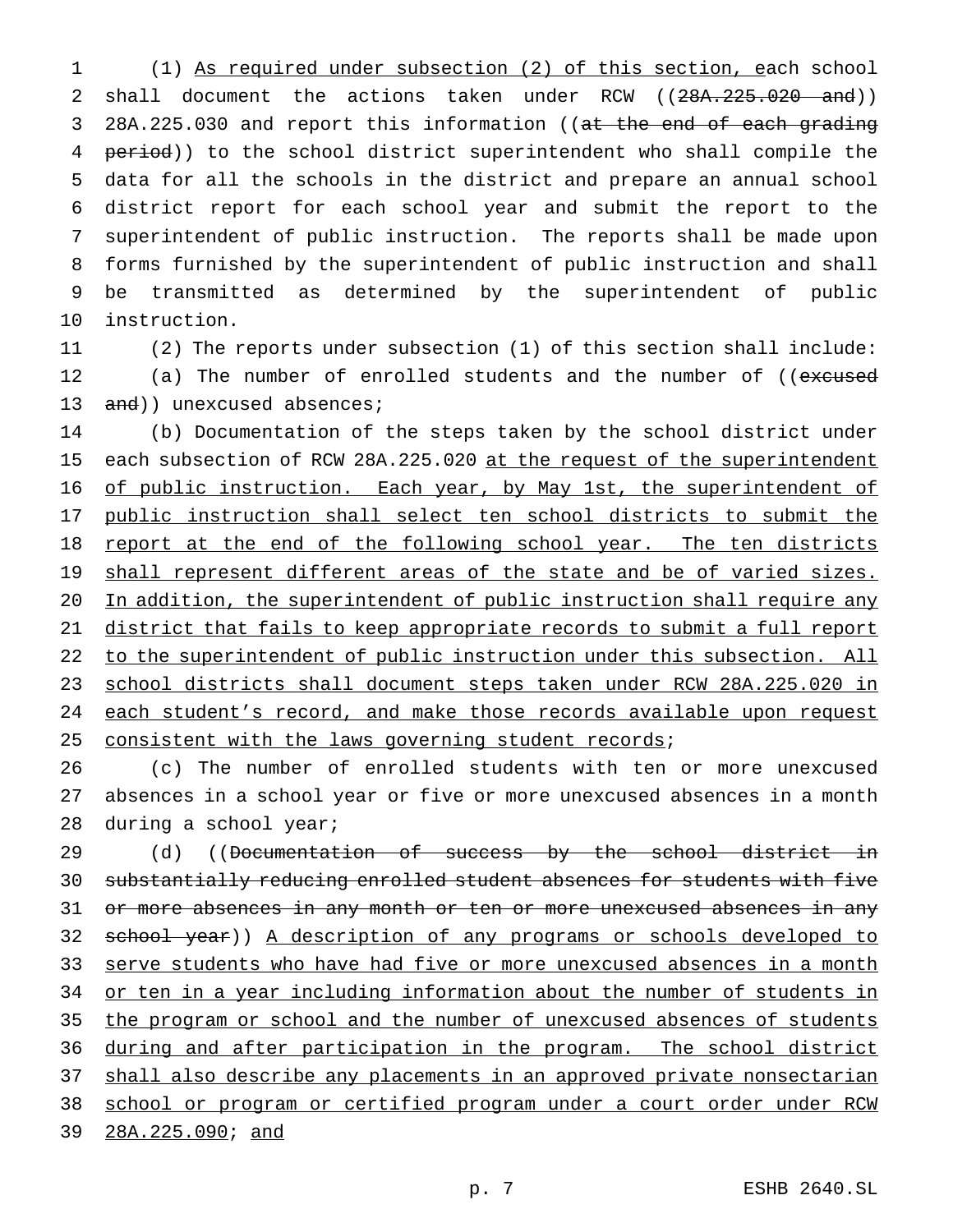(e) The number of petitions filed by a school district ((or a 2 parent)) with the juvenile court( $(i \cdot$  and

 (f) The disposition of cases filed with the juvenile court, including the frequency of contempt orders issued to enforce a court's order under RCW 28A.225.090)).

 (3) A report required under this section shall not disclose the name or other identification of a child or parent.

 (4) The superintendent of public instruction shall collect these reports from all school districts and prepare an annual report for each school year to be submitted to the legislature no later than December 15th of each year.

 **Sec. 6.** RCW 28A.225.090 and 1995 c 312 s 74 are each amended to read as follows:

14 ((Any person violating any of the provisions of either RCW 28A.225.010 or 28A.225.080 shall be fined not more than twenty-five 16 dollars for each day of unexcused absence from school. However, a child found to be in violation of RCW 28A.225.010 shall be required to 18 attend school and shall not be fined. If the child fails to comply 19 with the court order to attend school, the)) (1) A court may( $(·$   $(1)$ ) 20 Order the child be punished by detention; or (2) impose alternatives to 21 detention such as community service hours or participation in)) order a child subject to a petition under RCW 28A.225.035 to:

(a) Attend the child's current school;

 (b) If there is space available and the program can provide 25 educational services appropriate for the child, order the child to attend another public school, an alternative education program, center, 27 a skill center, dropout prevention program((s or referral)), or another 28 public educational program;

 (c) Attend a private nonsectarian school or program including an education center. Before ordering a child to attend an approved or 31 certified private nonsectarian school or program, the court shall: (i) Consider the public and private programs available; (ii) find that 33 placement is in the best interest of the child; and (iii) find that the private school or program is willing to accept the child and will not 35 charge any fees in addition to those established by contract with the student's school district. If the court orders the child to enroll in 37 a private school or program, the child's school district shall contract with the school or program to provide educational services for the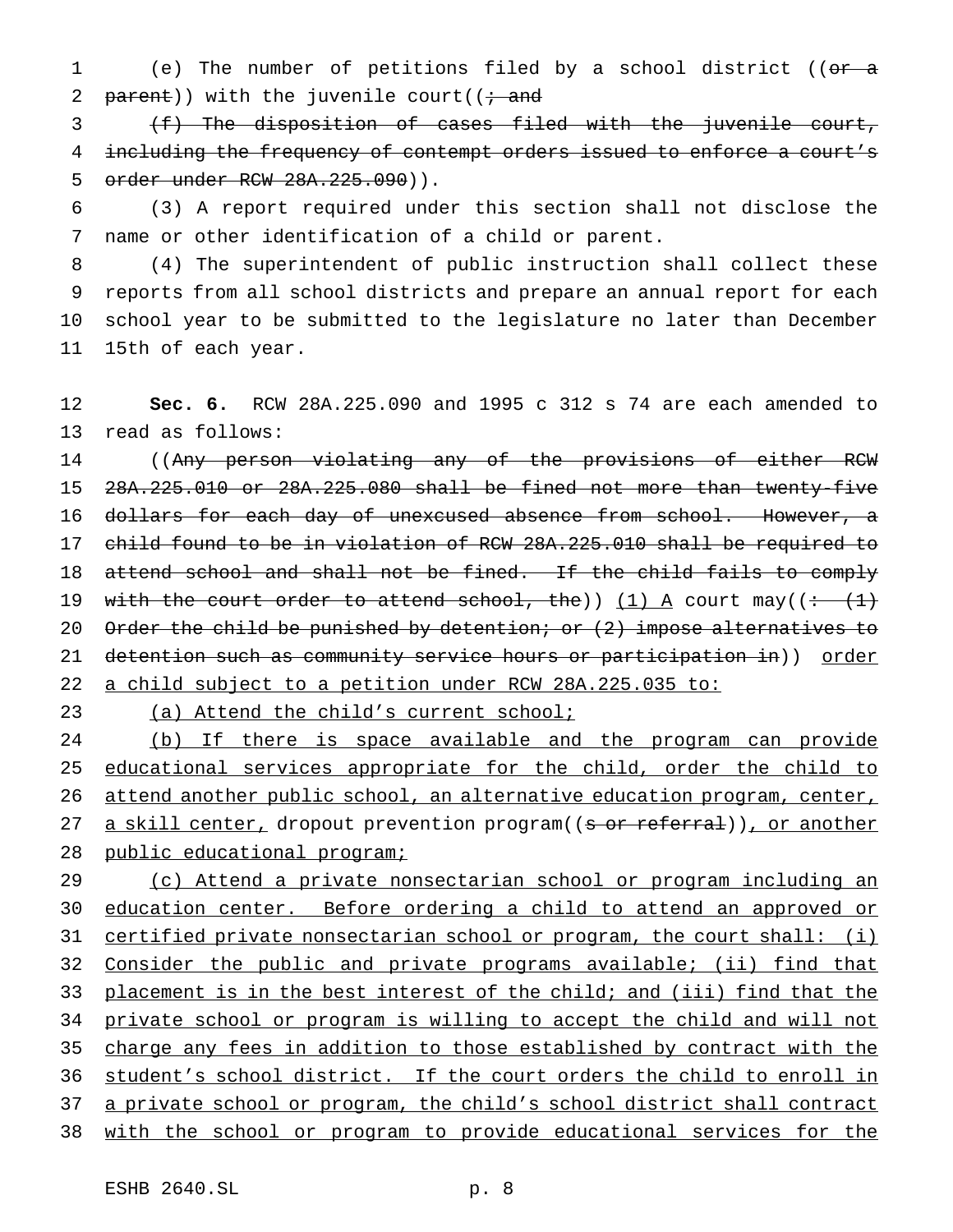1 child. The school district shall not be required to contract for a weekly rate that exceeds the state general apportionment dollars 3 calculated on a weekly basis generated by the child and received by the district. A school district shall not be required to enter into a contract that is longer than the remainder of the school year. A school district shall not be required to enter into or continue a contract if the child is no longer enrolled in the district; or

8 (d) Be referred to a community truancy board, if available.

 (2) If the child fails to comply with the court order, the court 10 may order the child to be punished by detention or may impose 11 alternatives to detention such as community service. Failure by a 12 child to comply with an order issued under this ((section)) subsection shall not be punishable by detention for a period greater than that permitted pursuant to a contempt proceeding against a child under chapter 13.32A RCW.

 (3) Any parent violating any of the provisions of either RCW 28A.225.010 or 28A.225.080 shall be fined not more than twenty-five 18 dollars for each day of unexcused absence from school. It shall be a defense for a parent charged with violating RCW 28A.225.010 to show that he or she exercised reasonable diligence in attempting to cause a child in his or her custody to attend school or that the child's school did not perform its duties as required in RCW 28A.225.020. The court 23 may order the parent to provide community service ((at the child's 24 school)) instead of imposing a fine. Any fine imposed pursuant to this section may be suspended upon the condition that a parent charged with violating RCW 28A.225.010 shall participate with the school and the child in a supervised plan for the child's attendance at school or upon condition that the parent attend a conference or conferences scheduled by a school for the purpose of analyzing the causes of a child's absence.

 ((School districts shall make complaint for violation of the provisions of RCW 28A.225.010 through 28A.225.140 to a judge of the juvenile court.))

 **Sec. 7.** RCW 4.08.050 and 1992 c 111 s 9 are each amended to read as follows:

 Except as provided under RCW 26.50.020 and 28A.225.035, when an infant is a party he or she shall appear by guardian, or if he or she has no guardian, or in the opinion of the court the guardian is an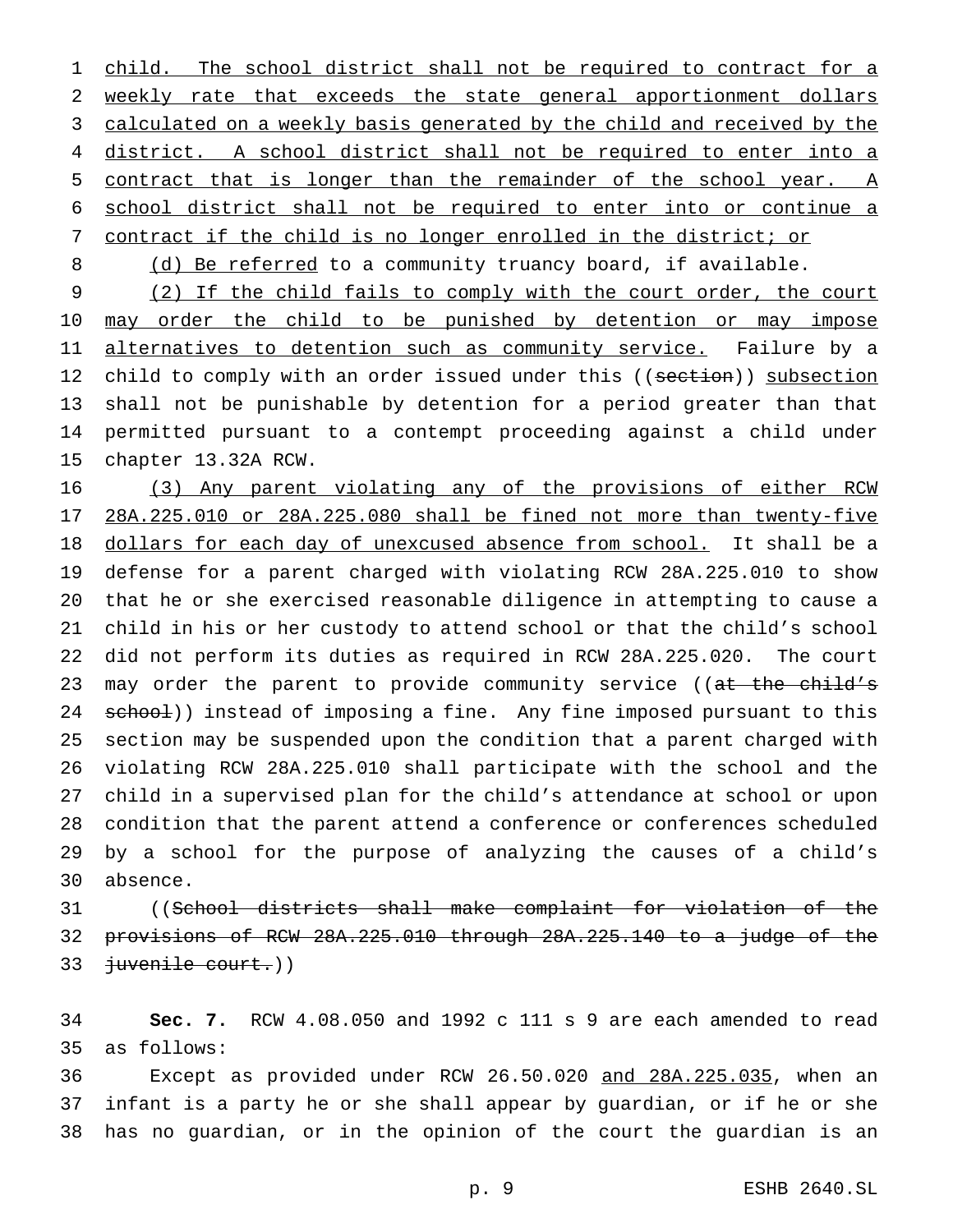improper person, the court shall appoint one to act. Said guardian shall be appointed as follows:

 (1) When the infant is plaintiff, upon the application of the infant, if he or she be of the age of fourteen years, or if under that age, upon the application of a relative or friend of the infant.

 (2) When the infant is defendant, upon the application of the infant, if he or she be of the age of fourteen years, and applies within thirty days after the service of the summons; if he or she be under the age of fourteen, or neglects to apply, then upon the application of any other party to the action, or of a relative or friend of the infant.

 NEW SECTION. **Sec. 8.** A new section is added to chapter 2.56 RCW to read as follows:

 The administrator for the courts shall prepare a report for each school year to be submitted to the legislature no later than December 15th of each year that summarizes the disposition of petitions filed with the juvenile court under RCW 28A.225.030, including the number of contempt orders issued to enforce a court's order under RCW 28A.225.030.

 **Sec. 9.** RCW 28A.225.025 and 1995 c 312 s 66 are each amended to read as follows:

 For purposes of this chapter, "community truancy board" means a board composed of members of the local community in which the child attends school. The local school district boards of directors may 25 create a community truancy board or may use other boards that exist or are created, such as diversion boards. However, a diversion or other 27 existing board must agree before it is used as a truancy board. Members of the board shall be selected from representatives of the community. Duties of a community truancy board shall include, but not be limited to, recommending methods for improving school attendance 31 such as assisting the parent or the child to obtain supplementary 32 services that might eliminate or ameliorate the causes for the absences 33 or suggesting to the school district that the child enroll in another school, an alternative education program, an education center, a skill 35 center, a dropout prevention program, or another public or private educational program.